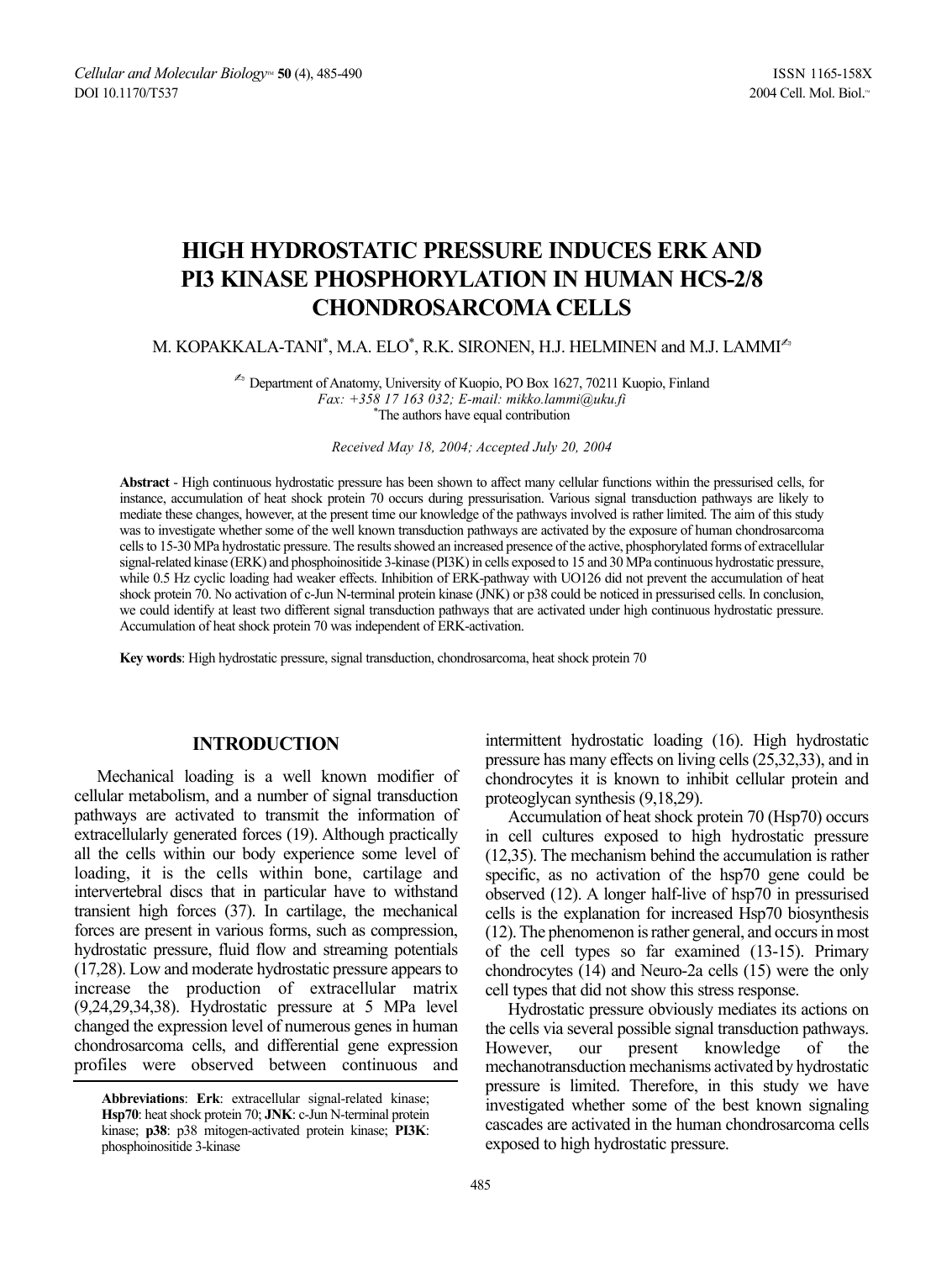# **MATERIALS AND METHODS**

## *Antibodies*

The antibodies recognizing the phosphorylated forms of extracellular signal-related kinase (p-ERK, Zymed, San Francisco, CA, USA), p38 mitogen-activated protein kinase (p-p38, Promega, Madison, WI), c-Jun N-terminal protein kinase (p-JNK, Santa Cruz Biotechnology, San Francisco, CA, USA), phosphoinositide 3-kinase (p-PI3K, Santa Cruz Biotechnology) and phospho-serine (p-Ser, Zymed) were used. The antibody recognizing Hsp70 was from StressGen Biotechnologies (Victoria, BC, Canada). The secondary antibodies were from Santa Cruz Biotechnology.

#### *Cell culture*

Human chondrosarcoma HCS-2/8 cells (36) were cultured in a humidified 5%  $CO<sub>2</sub>/95%$  air atmosphere at 37°C in DMEM (Gibco, Paisley, UK) supplemented with 10% fetal calf serum, penicillin (50 units/ml), streptomycin sulphate (50 units/ml) and 2 mM glutamine (all from PAA, Linz, Austria).

#### *Hydrostatic pressure treatment*

Before exposure to hydrostatic pressure, the medium was changed and 15 mM HEPES (pH 7.3, Gibco) was added. Medium was supplemented with 2 mM glutamine, 10% fetal calf serum and penicillin/streptomycin. The culture dishes were filled with the medium described above and sealed with a covering plastic membrane, as previously described in detail (29). Continuous 30 MPa hydrostatic pressure for up to 8 hr was used for the experiments.

#### *Western blotting*

After pressurisation, the cells were detached from the culture plate and centrifuged for 5 min at 1,000 g, and the cell pellets were stored at  $-70^{\circ}$ C until used for further analysis. The samples were then resuspended in RIPA buffer (1 x PBS, 1% Nonidet P 40, 0.5% sodium deoxycholate, 0.1% SDS, 0.1 mg/ml PMSF, 30 ml/ml aprotinin, 1 mM sodium orthovanadate). The protein concentration of the samples were measured using Bradford's assay (1). Cellular samples (15 or 30 µg of protein) were mixed with the electrophoresis sample buffer, boiled for 5 min, and the proteins were separated in 10% sodium dodecyl sulphate polyacrylamide gel. The proteins were then transferred onto nitrocellulose membrane (Protran, Schleicher & Schuell, Dassel, Germany). Ponceau S solution (Sigma-Aldrich, St. Louis, MO) was used to check for the presence of equal amounts of transferred proteins. The blotted membranes were placed in blocking buffer (Tris-buffered saline, pH 8.0, supplemented with 0.1% Tween 20 and 1% non-fat dry milk for p-JNK, p-p38 and p-Ser; and Trisbuffered saline, pH 8.0, supplemented with 0.3% Tween 20 and 5% non-fat dry milk for p-PI3K, Hsp70 and p-ERK) for 1 hr. Overnight incubation with primary antibodies diluted with Tris-buffered saline, pH 8.0, supplemented with 0.1% Tween 20 and 1% non-fat dry milk (0.3% Tween for Hsp70 and p-ERK) was then performed. Following dilutions were used: p-ERK 1:1000, p-p38 1:625, p-JNK 1:200, p-PI3K 1:250, p-Ser 1:1000 and Hsp70 1:10000. Erk-inhibitor UO126 (10 µM, Calbiochem, San Diego, CA, USA) was used to block the phosphorylation of Erk-1/2 during some of the pressure treatments. Secondary antibodies were diluted 1:1000 (p-Ser), 1:5000 (p-p38, p-JNK and p-PI3K) in Tris-buffered saline (pH 8.0) containing 0.1% Tween 20 and 1% non-fat dry milk, or 1:10000 (Hsp70 and p-ERK) in Tris-buffered saline (pH 8.0) containing 0.3% Tween 20 and 3% non-fat dry milk. The membranes were incubated for 1 hr. The membranes were developed with the Supersignal West Pico Chemiluminescent Substrate detection kit (Pierce, Rockford, IL, USA).

## **RESULTS**

Many of the responses initiated by application of high continuous hydrostatic pressure on cell cultures require several hours to take place. However, because the signaling events within the cells normally occur within minutes or few hours, we focused mainly on the first 6 hr after the onset of hydrostatic loading.

A gradual increase in the content of p-ERK (5.3-fold increase at 6 hr) was observed in human chondrosarcoma cells pressurized for 6 hr with continuous 30 MPa hydrostatic pressure (Fig. 1A), and a slightly weaker response (2.7-fold increase) was observed for p-PI3K (Fig. 1A). Two other common signaling kinases, JNK and p38, were not activated as shown by the lack of increased content of their phosphorylated forms (Fig. 1A). Continuous 15 MPa elicited a weaker response in p-ERK (at maximum 1.7-fold increase), while the content of p-PI3K reached at maximum a 8-fold increase compared with the control level (Fig. 1B). The response in p-PI3K occurred rapidly after the onset of pressure and started to fall already after 1 h of the pressure treatment. Cyclic 0.5



**Fig. 1** Analysis of phosphorylated forms of ERK, JNK, p38 and PI3K in chondrosarcoma cells exposed to 30 (**A**) and 15 (**B**) MPa continuous hydrostatic pressure. p-ERK and p-PI3K were increased during the both pressure treatments.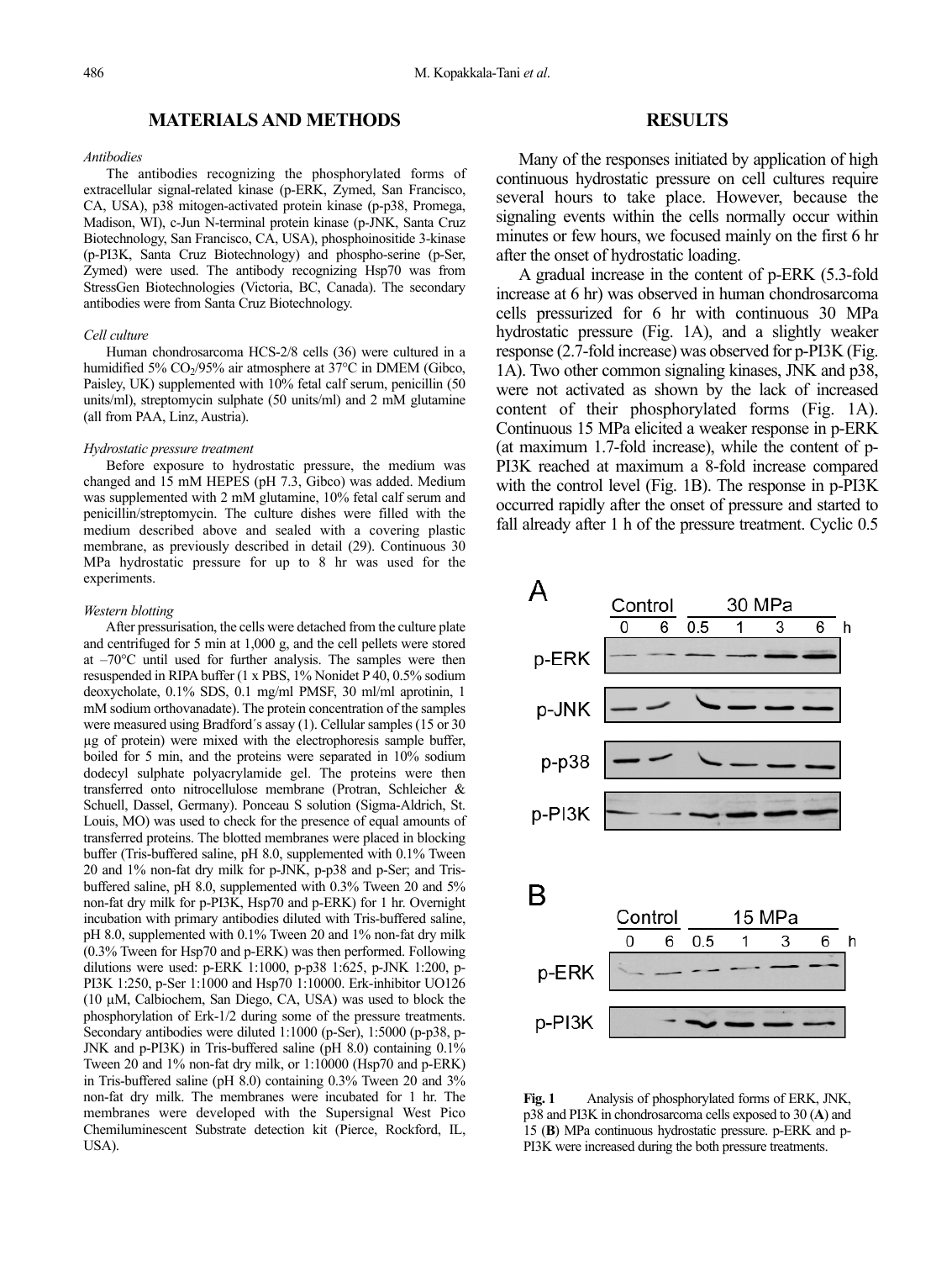Hz loading at 30 MPa increased also slightly the level of p-ERK (1.4-fold increase), with no changes observed in p-JNK or p-p38 (Fig. 2).

Heat shock protein 70 is known to accumulate in several cell lines when exposed to continuous 30 MPa hydrostatic pressure. This response obviously involves cellular signaling, therefore, we investigated whether inhibition of ERK-pathway would prevent the accumulation of Hsp70 in the pressurised cells. A clear accumulation of Hsp70 (1.8-fold increase) could be observed in HCS-2/8 chondrosarcoma cells within 6 hr of the application of hydrostatic pressure (Fig. 3A). The phosphorylation of ERK reached the maximum within 3 hr of pressurisation, remaining at approximately the same level at 6 hr (Fig. 3A). Inhibition of ERK phosphorylation by UO126 blocked the phosphorylation of ERK, however, accumulation of Hsp70 could be observed even in the presence of UO126 (Fig. 3B). Therefore, the accumulation of Hsp70 under continuous 30 MPa hydrostatic appears to be independent of ERK activation.

We also screened for the possible other changes in the contents of serine-phosphorylated proteins in the samples exposed to continuous 30 MPa hydrostatic pressure. The sensitivity of the immunoblot revealed approximately ten bands of different sizes. Four major bands were detected, of which 80-85 and 70-75 kDa bands were down-regulated (Fig. 4). The other bands were rather faint, and no consistent changes could be observed. This result shows that in addition to increased kinase activity, some specific phosphatase activity could also be triggered by the presence of high hydrostatic pressure.



**Fig. 3** Hsp70 and p-ERK levels in control cell cultures and those exposed to 30 MPa continuous hydrostatic pressure for up to 6 hr (**A**). Simultaneous increase in Hsp70 and p-ERK could be noticed. To test the involvement of ERK phosphorylation in the accumulation of Hsp70 during hydrostatic loading, the phosphorylation was inhibited by addition of UO126 (inh.) in control cell and those exposed to 30 MPa continuous hydrostatic pressure (HP) for 8 hr (**B**). Inhibitor blocked the phosphorylation of ERK almost completely, however, its peresence did not prevent the accumulation of Hsp70 in the pressurised cells.



**Fig. 2** Analysis of phosphorylated forms of ERK, p38 and JNK in chondrosarcoma cells pressurised at 30 MPa intermittent (0.5 Hz) hydrostatic pressure. p-ERK was slightly increased during intermittent loading.



**Fig. 4** Changes in proteins phosphorylated at serine residues. Approximately ten phosphorylated proteins were detected, of which 80-85 and 70-75 kDa proteins had decreased content of phosphorylation in cells exposed to 30 MPa hydrostatic pressure.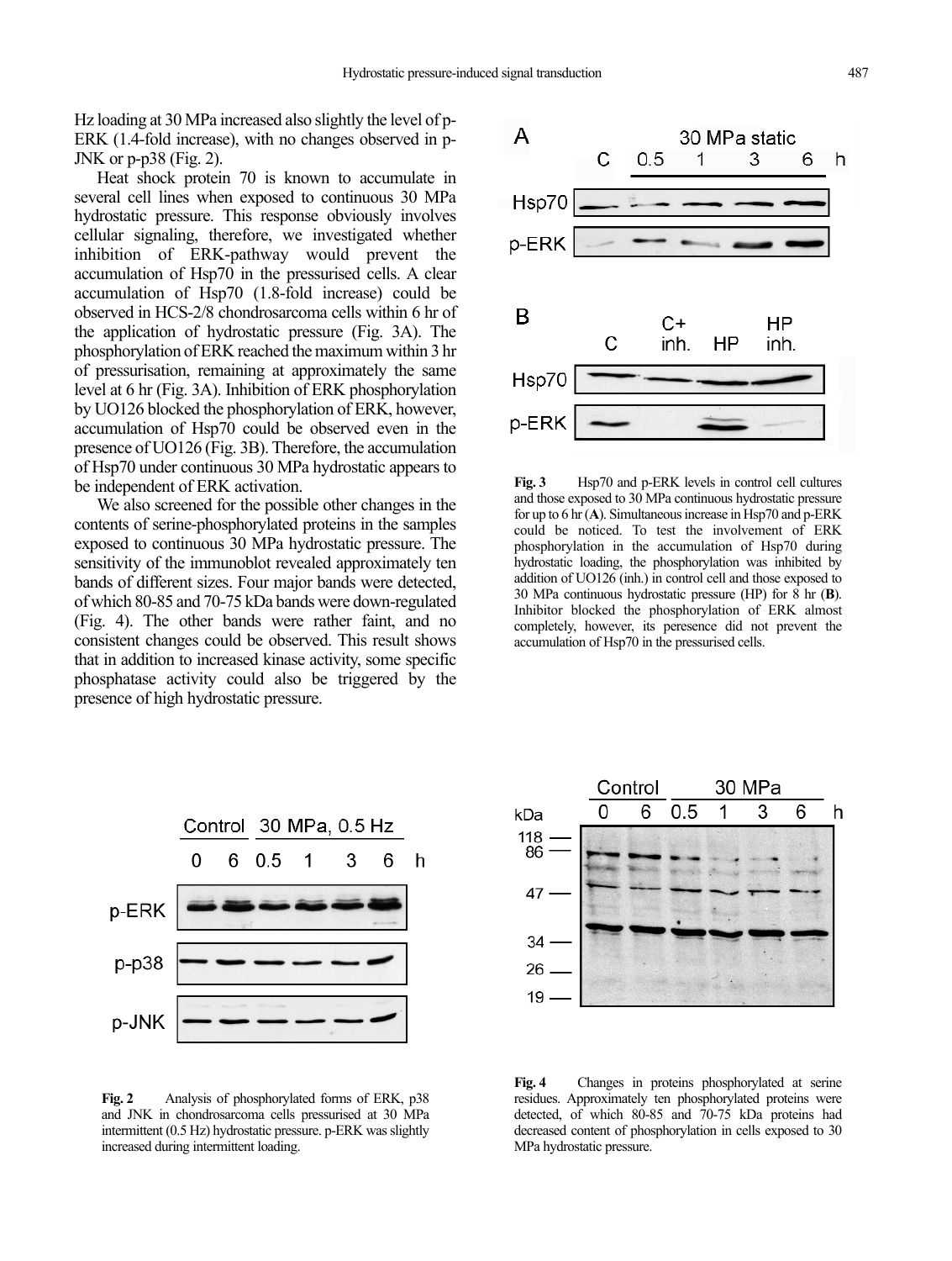## **DISCUSSION**

Various mechanical forces are known to regulate the cellular functions of chondrocytes (8). One of the best characterised mechanotransduction mechanisms in chondrocytes involves signaling during cyclic pressureinduced strain. Studies with human chondrocytes have revealed that integrins  $\alpha_5$  and  $\beta_1$  can function as a mechanoreceptor (40). In another report, this integrin combination was noticed to promote chondrocyte survival in chondrocytes cultured on fibronectin-coated culture plates (30). When this receptor is stimulated, a signal cascade is activated that appears to involve stretchactivated ion channels (39), the cellular actin cytoskeleton (41), phosphorylation of β-catenin and focal adhesion proteins (21), and secretion of interleukin-4 (27). Osteoarthitic chondrocytes respond differently compared with normal chondrocytes (31). A number of reports suggest that nitric oxide also plays a role in response of articular chondrocytes to dynamic compression, shear stress and intermittent hydrostatic pressure (2,3,20,22). Surprisingly, a recent report revealed that substance P, an agent generally considered as neuropeptide, is expressed in human articular cartilage and is also involved in chondrocyte mechanotransduction (26).

This study shows that especially ERK-2 was activated in response to exposure to continuous high level of hydrostatic pressure. Interestingly, the same pathway was triggered by static mechanical compression of cartilage explants in a way that mechanical compression first induced mainly ERK-1 phosphorylation within 10 min, while ERK-2 activation occurred later lasting for up to 24 hr (6). In contrast to mechanical compression, high continuous hydrostatic pressure did not activate p38 or JNK, while both of these pathways were activated by compression of cartilage explants (6). Dynamic compression also has been shown to activate ERKpathway (23). Mitogen-activated protein kinase signalling in articular chondrocytes is apparently very sensitive to mechanical loading, since it is activated also by fluid flow (10). ERK-activation was linked to a simultaneous decrease in aggrecan promoter activity (10).

The signalling cascades associated with PI3K are known to control cell growth, proliferation and survival (42). One of the best-characterized PI3K-dependent pathways is the activation of Akt/protein kinase B (7). Akt is known to promote cell survival signals through the PI3K pathway, which lead to inactivation of a number of proapoptotic proteins (4). The target of PI3K signalling pathway triggered by high hydrostatic pressure is not known, especially because the 15 MPa hydrostatic pressure induced clearly a faster response than 30 MPa pressure. It is obvious that continuous 30 MPa hydrostatic pressure is a stressful condition, yet, the chondrocytes survive quite well this stress maintaining a high level of proteoglycan synthesis even at 48-68 hr after release of the pressure (11). A cDNA array analysis revealed neither any particular increase in the expression level of apoptotic proteins (32). Therefore, activation of PI3K pathway may be involved in the promotion of cellular survival under exposure to high pressure.

Continuous high hydrostatic pressure initiates a stress response in a number of cell types in contrast to intermittent loading (12-15). However, in this study the cyclic 30 MPa hydrostatic loading induced the same signalling pathways as continuous 30 MPa hydrostatic pressure, although the response was not always as strong as with continuous pressure.

We have shown previously that hsp90  $\beta$  mRNA was specifically induced by 30 MPa hydrostatic pressure, while hsp90  $\alpha$  mRNA remained at the control level in HeLa cells (5). Since Hsp90 proteins participate in the mitogenactivated protein kinase signalling pathway, the activation of this route was considered as a possible transduction pathway leading to accumulation of hsp70 mRNA in cell cultures exposed to 30 MPa continuous hydrostatic pressure. Interestingly, in HeLa cells geldanamycin (an inhibitor of Raf in the mitogen-activated protein kinase pathway via its binding to Hsp90) activated the hsp70 gene without an increased phosphorylation of ERK, while Hsp70 accumulated in the cells exposed to 30 MPa continuous hydrostatic pressure with a simultaneous phosphorylation of ERK in the absence and presence of geldanamycin (unpublished results). However, in this study the experiments utilizing a specific inhibitor of ERK phosphorylation indicated that Hsp70 protein accumulation during hydrostatic loading occured independent of ERKsignalling in chondrosarcoma cells. This suggests that despite the phosphorylation of ERK by high hydrostatic pressure, the pressure does not activate Raf, the upstream kinase of mitogen-activated kinase kinase.

In conclusion, this study shows that at least two different signalling pathways were activated by high continuous hydrostatic pressure, therefore, the results must be interpeted with caution. Nevertheless, cellular signalling via ERK pathway appears to be a rather common response to mechanical loading, while activation of PI3K has not been previously reported to be associated with mechanotransduction. Accumulation of Hsp70 protein was independent of ERK-phosphorylation.

Acknowledgments - This study was supported by Jenny and Antti Wihuri Foundation and Academy of Finland (project N° 54054). We thank Mrs. Elma Sorsa, University of Kuopio, Finland for her excellent technical assistance.

## **REFERENCES**

1. Bradford, M.M., A rapid and sensitive method for the quantitation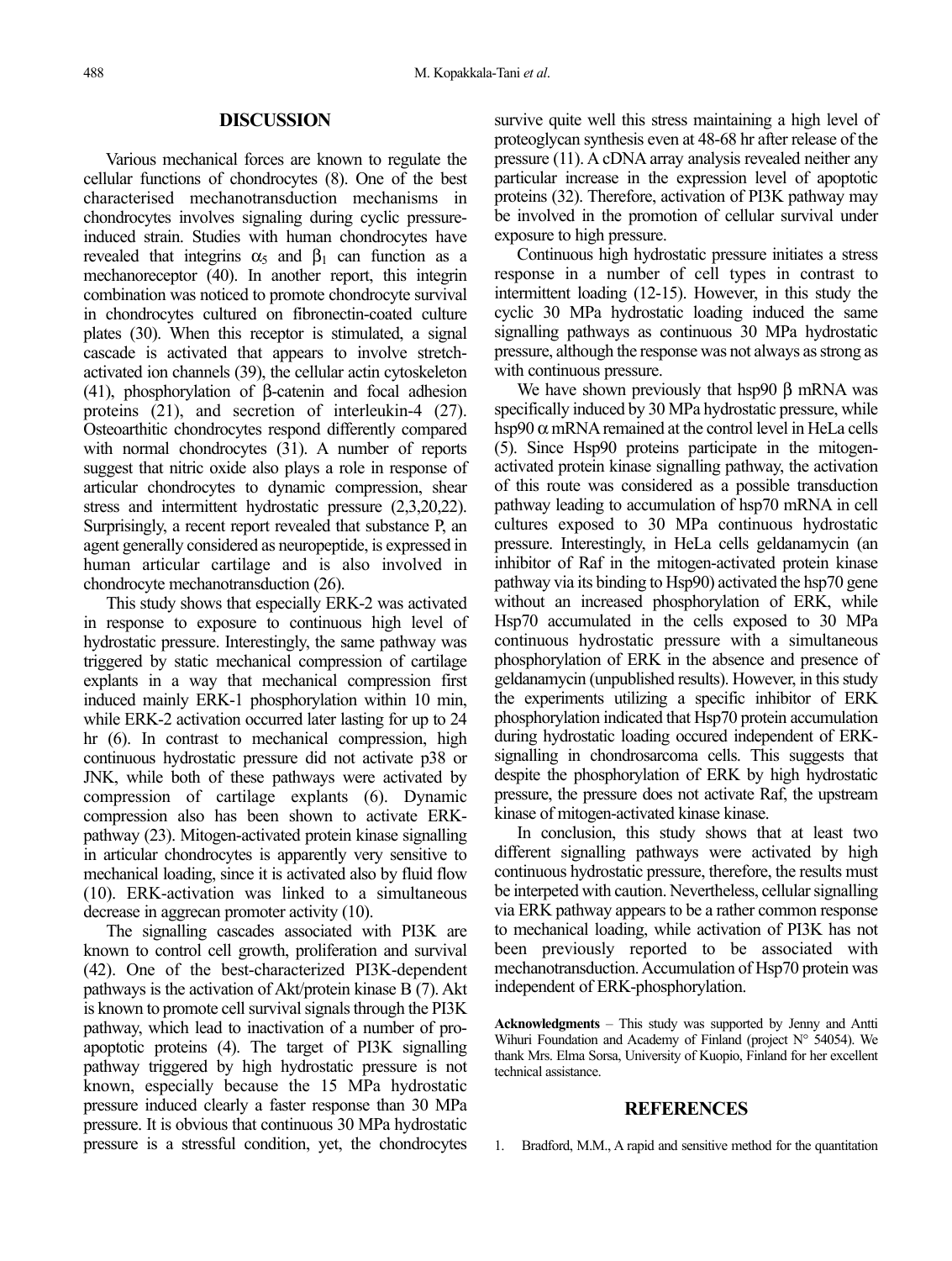of microgram quantities of protein utilizing the principle of proteindye binding. *Anal. Biochem.* 1976, **72**: 248-254.

- 2. Chowdhury, T.T., Bader, D.L. and Lee, D.A., Dynamic compression inhibits the synthesis of nitric oxide and PGE(2) by IL-1betastimulated chondrocytes cultured in agarose constructs. *Biochem. Biophys. Res. Commun.* 2001, **285**: 1168-1174.
- 3. Das, P., Schurman, D.J. and Smith, R.L., Nitric oxide and G proteins mediate the response of bovine articular chondrocytes to fluidinduced shear. *J. Orthop. Res.* 1997, **15**: 87-93.
- 4. Datta, S.R., Brunet, A. and Greenberg, M.E., Cellular survival: A play in three Akts. *Genes Dev.* 1999, **13**: 2905-2927.
- 5. Elo, M.A., Sironen, R.K., Karjalainen, H.M., Kaarniranta, K., Helminen, H.J. and Lammi, M.J., Specific induction of heat shock protein 90beta by high hydrostatic pressure. *Biorheology* 2003, **40**: 141-146.
- 6. Fanning, P.J., Emkey, G., Smith, R.J., Grodzinsky, A.J., Szasz, N. and Trippel, S.B., Mechanical regulation of mitogen-activated protein kinase signaling in articular cartilage. *J. Biol. Chem.* 2003, **278**: 50940-50948.
- 7. Franke, T.F., Hornik, C.P., Segev, L., Shostak, G.A. and Sugimoto, C., PI3K/Akt and apoptosis: Size matters. *Oncogene* 2003, **22**: 8983-8998.
- 8. Grodzinsky, A.J., Levenston, M.E., Jin, M. and Frank, E.H., Cartilage tissue remodeling in response to mechanical forces. *Annu. Rev. Biomed. Eng.* 2000, **2**: 691-713.
- Hall, A.C., Urban, J.P. and Gehl, K.A., The effects of hydrostatic pressure on matrix synthesis in articular cartilage. *J. Orthop. Res.* 1991, **9**: 1-10
- 10. Hung, C.T., Henshaw, D.R., Wang, C.C., Mauck, R.L., Raia, F., Palmer, G., Chao, P.H., Mow, V.C., Ratcliffe, A. and Valhmu, W.B., Mitogen-activated protein kinase signaling in bovine articular chondrocytes in response to fluid flow does not require calcium mobilization. *J. Biomech.* 2000, **33**: 73-80.
- 11. Jortikka, M.O., Parkkinen, J.J., Inkinen, R.I., Kärner, J., Järveläinen, H.T., Nelimarkka, L.O., Tammi, M.I. and Lammi, M.J., The role of microtubules in the regulation of proteoglycan synthesis in chondrocytes under hydrostatic pressure. *Arch. Biochem. Biophys.* 2000, **374**: 172-180.
- 12. Kaarniranta, K., Elo, M., Sironen, R., Lammi, M.J., Goldring, M.B., Eriksson, J.E., Sistonen, L. and Helminen, H.J., Hsp70 accumulation in chondrocytic cells exposed to high continuous hydrostatic pressure coincides with mRNA stabilization rather than transcriptional activation. *Proc. Natl. Acad. Sci. USA* 1998, **95**: 2319-2324.
- 13. Kaarniranta, K., Holmberg, C.I., Helminen, H.J., Eriksson, J.E., Sistonen, L. and Lammi, M.J., Protein synthesis is required for stabilization of hsp70 mRNA upon exposure to both hydrostatic pressurization and elevated temperature. *FEBS Lett.* 2000, **475**: 283-286.
- 14. Kaarniranta, K., Holmberg, C.I., Lammi, M.J., Eriksson, J.E., Sistonen, L. and Helminen, H.J., Primary chondrocytes resist hydrostatic pressure-induced stress while primary synovial cells and fibroblasts show modified Hsp70 response. *Osteoarthritis Cartilage* 2001, **9**: 7-13.
- 15. Kaarniranta, K., Oksala, N., Karjalainen, H.M., Suuronen, T., Sistonen, L., Helminen, H.J., Salminen, A. and Lammi, M.J., Neuronal cells show regulatory differences in the hsp70 gene response. *Brain Res. Mol. Brain Res.* 2002, **101**: 136-140.
- 16. Karjalainen, H.M., Sironen, R.K., Elo, M.A., Kaarniranta, K., Takigawa, M., Helminen, H.J. and Lammi, M.J., Gene expression profiles in chondrosarcoma cells subjected to cyclic stretching and hydrostatic pressure. A cDNA array study. *Biorheology* 2003, **40**: 93-100.
- 17. Kim, Y.J., Bonassar, L.J. and Grodzinsky, A.J., The role of cartilage streaming potential, fluid flow and pressure in the stimulation of

chondrocyte biosynthesis during dynamic compression. *J. Biomech.* 1995, **28**: 1055-1066.

- 18. Lammi, M.J., Inkinen, R., Parkkinen, J.J., Häkkinen, T., Jortikka, M., Nelimarkka, L.O., Järveläinen, H.T. and Tammi, M.I., Expression of reduced amounts of structurally altered aggrecan in articular cartilage chondrocytes exposed to high hydrostatic pressure. *Biochem. J.* 1994, **304**: 723-730.
- 19. Lammi, M.J., Sironen, R.K., Elo, M.A., Oksala, N., Kaarniranta, K., Karjalainen, H.M. and Helminen, H.J., Responses of mammalian cells to mechanical forces, In: *Recent Research Developments in Biophysics and Biochemistry*, Pandalai, S.G. (ed.) Research Signpost, Trivandrum, India, 2001, pp. 77-98.
- 20. Lee, D.A., Frean, S.P., Lees, P. and Bader, D.L., Dynamic mechanical compression influences nitric oxide production by articular chondrocytes seeded in agarose. *Biochem. Biophys. Res. Commun.* 1998, **251**: 580-585.
- 21. Lee, H.S., Millward-Sadler, S.J., Wright, M.O., Nuki, G. and Salter, D.M., Integrin and mechanosensitive ion channel-dependent tyrosine phosphorylation of focal adhesion proteins and betacatenin in human articular chondrocytes after mechanical stimulation. *J. Bone Miner. Res.* 2000, **15**: 1501-1509.
- 22. Lee, M.S., Trindade, M.C., Ikenoue, T., Schurman, D.J., Goodman, S.B. and Smith, R.L., Intermittent hydrostatic pressure inhibits shear stress-induced nitric oxide release in human osteoarthritic chondrocytes *in vitro*. *J. Rheumatol.* 2003, **30**: 326-328.
- 23. Li, K.W., Wang, A.S. and Sah, R.L., Microenvironment regulation of extracellular signal-regulated kinase activity in chondrocytes: Effects of culture configuration, interleukin-1 and compressive stress. *Arthrit. Rheum.* 2003, **48**: 689-699.
- 24. Lippiello, L., Kaye, C., Neumata, T. and Mankin, H.J., *In vitro* metabolic response of articular cartilage segments to low levels of hydrostatic pressure. *Connect. Tissue Res.* 1985, **13**: 99-107.
- 25. Mentré, P. and Hui Bon Hoa, G., Effects of high hydrostatic pressures on living cells: A consequence of the properties of macromolecules and macromolecule-associated water. *Int. Rev. Cytol.* 2001, **201**: 1-84.
- 26. Millward-Sadler, S.J., Mackenzie, A., Wright, M.O., Lee, H.S., Elliot, K., Gerrard, L., Fickerstrand, C.E., Salter, D.M. and Quinn, J.P., Tachykinin expression in cartilage and function in human articular chondrocyte mechanotransduction. *Arthrit. Rheum.* 2003, **48**: 146-156.
- 27. Millward-Sadler, S.J., Wright, M.O., Lee, H., Nishida, K., Caldwell, H., Nuki, G. and Salter, D.M., Integrin-regulated secretion of interleukin 4: A novel pathway of mechanotransduction in human articular chondrocytes. *J. Cell Biol.* 1999, **145**: 183-189.
- 28. Mow, V.C., Ratcliffe, A. and Poole, A.R., Cartilage and diarthrodial joints as paradigms for hierarchical materials and structures. *Biomaterials* 1992, **13**: 67-97.
- 29. Parkkinen, J.J., Ikonen, J., Lammi, M.J., Laakkonen, J., Tammi, M. and Helminen, H.J., Effects of cyclic hydrostatic pressure on proteoglycan synthesis in cultured chondrocytes and articular cartilage explants. *Arch. Biochem. Biophys.* 1993, **300**: 458-465.
- 30. Pulai, J.I., Del Carlo, M. Jr. and Loeser, R.F., The alpha5beta1 integrin provides matrix survival signals for normal and osteoarthritic human articular chondrocytes *in vitro*. *Arthrit. Rheum.* 2002, **46**: 1528-1535.
- 31. Salter, D.M., Millward-Sadler, S.J., Nuki, G. and Wright, M.O., Differential responses of chondrocytes from normal and osteoarthritic human articular cartilage to mechanical stimulation. *Biorheology* 2002, **39**: 97-108.
- 32. Sironen, R.K., Karjalainen, H.M., Elo, M.A., Kaarniranta, K., Törrönen, K., Takigawa, M., Helminen, H.J. and Lammi, M.J., cDNA array reveals mechanosensitive genes in chondrocytic cells under hydrostatic pressure. *Biochim. Biophys. Acta* 2002, **1591**: 45- 54.